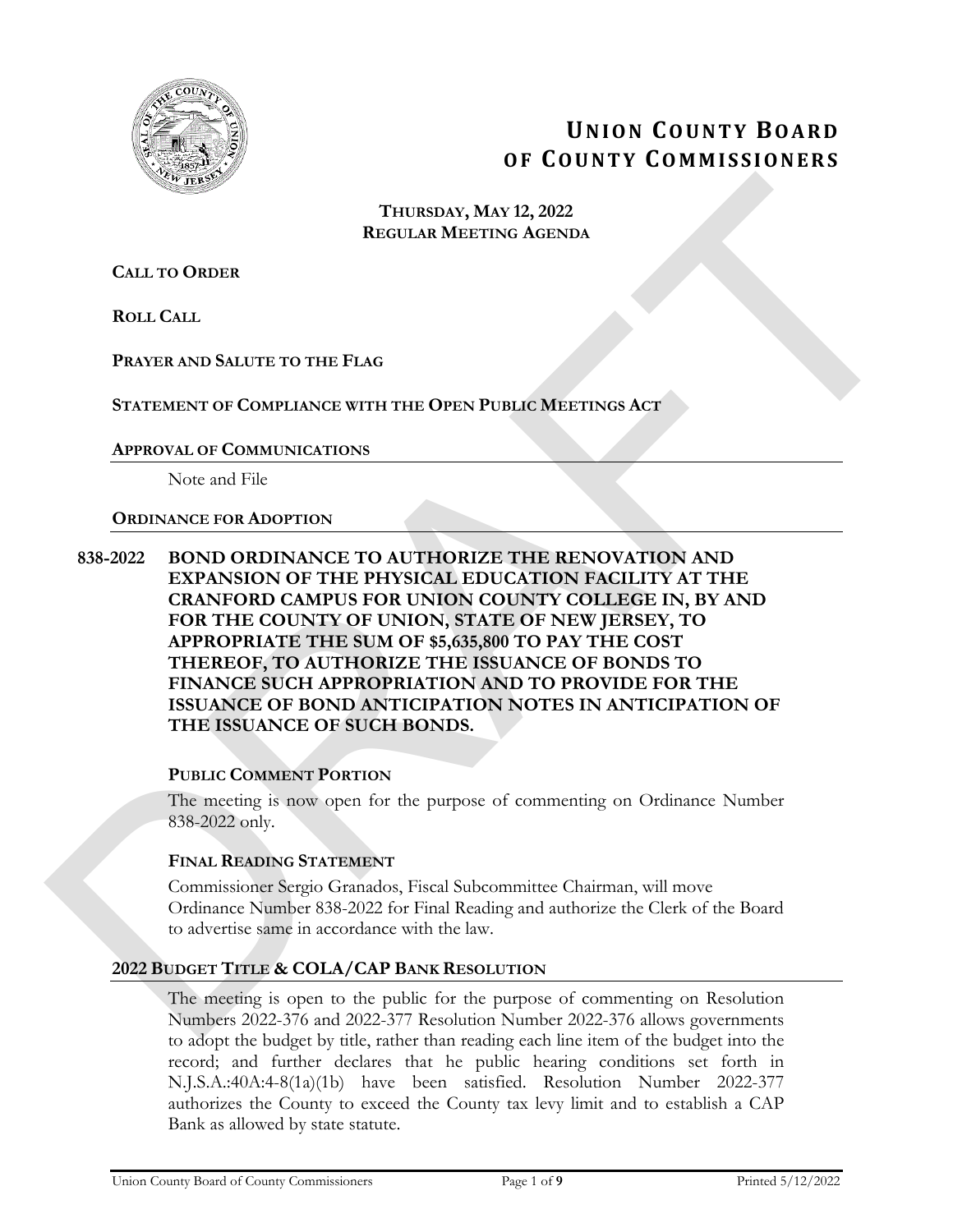- **2022-376 COMMISSIONER SERGIO GRANADOS:** Resolution determining that the 2022 Union County Budget shall be read by title and declaring that the public hearing conditions set forth pursuant to N.J.S.A.:40A: 4-8(1a)(1b) have been satisfied.
- **2022-377 COMMISSIONER SERGIO GRANADOS:** Resolution to exceed the County tax levy limit and to establish a CAP Bank (N.J.S. 40A: 4-45.14).

#### **OFFICIAL PUBLIC HEARING ON THE 2022 UNION COUNTY BUDGET**

The meeting is open to the public for the purpose of commenting on the 2022 Union County Budget resolution only. This public comment portion is the official Public Hearing on the 2022 Union County Budget.

**2022-378 COMMISSIONER SERGIO GRANADOS:** Resolution Adopting the 2022 County of Union Budget.

#### **PRESENTATIONS TO THE BOARD**

A presentation will be made to the Board by Public Works, Engineering & Facilities Director Joseph Graziano relative to the newly enacted "Bag Ban" law.

#### **PUBLIC COMMENT PORTION**

The meeting is open for the purpose of commenting on resolutions being offered for adoption and on any governmental issue that a member of the public feels may be of concern to the residents of the county.

#### **RESOLUTIONS FOR ADOPTION**

The following resolutions are being offered for adoption:

- **2022-379 COMMISSIONER SERGIO GRANADOS:** Resolution combining several authorizations of Bonds into a single Issue and prescribing the details and Bond Form thereof for \$49,970,000 General Improvement Bonds of 2022 dated June 15, 2022.
- **2022-380 COMMISSIONER SERGIO GRANADOS:** Resolution combining several authorizations of Bonds into a single Issue and prescribing the details and Bond Form thereof for \$1,900,000 County Vocational-Technical School Bonds of 2022 (New Jersey School Bond Reserve Act) dated June 15, 2022. 2022-377 COMMISSONER SERIOD GRANADOS Resolution to exced the County tax lays<br>
DIFFICIAL PUBLIC HEARING ON PHE POLIS AGA CONSTRUCTED<br>
The meeting is open to the public for the purpose of commenting on the 2022<br>
Union Count
	- **2022-381 COMMISSIONER SERGIO GRANADOS:** Resolution combining two authorizations of Bonds into a single Issue and prescribing the details and Bond Form thereof for \$11,158,000 County College Bonds of 2022 (Series A) (Chapter 12 State Aid) dated June 15, 2022.
	- **2022-382 COMMISSIONER SERGIO GRANADOS:** Resolution combining several authorizations of Bonds into a single Issue and prescribing the details and Bond Form thereof for \$8,050,000 County College Bonds of 2022 (Series B) dated June 15, 2022.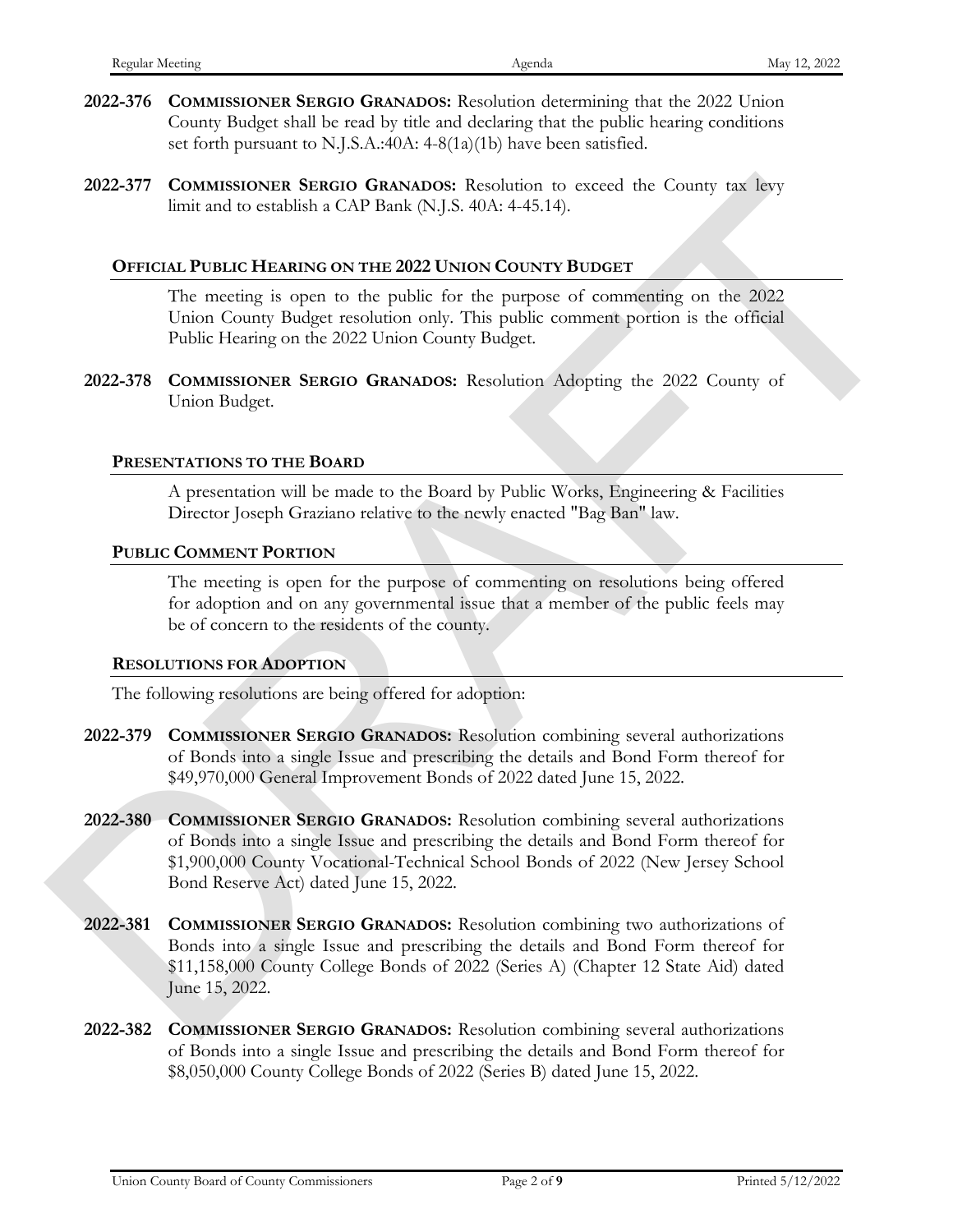- **2022-383 COMMISSIONER SERGIO GRANADOS:** Resolution authorizing the publication, printing and distribution of a Notice of Sale and the publication of a Summary Notice of Sale and prescribing the forms thereof for \$71,078,000 Bonds consisting of \$49,970,000 General Improvement Bonds of 2022, \$1,900,000 County Vocational-Technical School Bonds of 2022 (New Jersey School Bond Reserve Act), \$11,158,000 County College Bonds of 2022 (Series A) (Chapter 12 State Aid) and \$8,050,000 County College Bonds of 2022 (Series B), each issue dated June 15, 2022, approving the preparation, distribution and execution of a Preliminary and a Final Official Statement for such Bonds, undertaking to provide continuing disclosure of financial information, covenanting to comply with the Internal Revenue Code of 1986, as amended, and authorizing various matters in connection with electronic bidding for the Bonds. Vocation Lietincial School for<br>also 10 and of 2022 (Secte A) (Using the Secter A) (2013)<br>
Variation Comp College Boads of 2022 (Secte A) (Using the School for<br>also 850%)<br>
Wall Comp College Boads of 2022 (Secte A) (Using t
	- **2022-384 COMMISSIONER BETTE JANE KOWALSKI:** Authorizing the County Manager to enter into an agreement with Landscape Solutions LLC., Union, NJ, for the purpose of providing supplemental lawn maintenance and landscaping services to small park areas throughout Union County, for the period of nine (9) months from April 1, 2022 through December 31, 2022 in an amount not to exceed \$40,000.00.
	- **2022-385 COMMISSIONER BETTE JANE KOWALSKI:** Authorizing the County Manager to award a contract to Colliers Engineering and Design, Red Bank, New Jersey to provide Engineering Services for the Cedar Brook Tennis Courts Improvement, Cedar Brook Park, City of Plainfield, County of Union, New Jersey for an amount not to exceed \$54,975.00 (Union County Engineering Project Number 2022-006).
	- **2022-386 COMMISSIONER BETTE JANE KOWALSKI:** Amending Resolution Number 2017- 884, a contract awarded through advertised public bidding in accordance with the Local Public Contracts Law, N,J.S.A. 40A:11-1 et seq., to Billy Contracting & Restoration Inc., Pine Brook, New Jersey approving Change Order Number 1 for the Wheeler Park Pool House and new Construction Project, Linden, County of Union, New Jersey. This change order will increase the original contract amount by not to exceed \$49,500.00 for a new contract amount not to exceed \$2,020,500.00 (Union County Engineering Project Number 2014-029; BA# 63-2017).
	- **2022-387 COMMISSIONER BETTE JANE KOWALSKI:** Authorizing the County Manager to enter into a contract with Universal Vending Management, Westfield, NJ, to provide vending machine products sales and services to various locations within the County in accordance with the NJ State Contract (18-GNSV2-00440/T0644) for the period of 36 months upon contract execution with two (2) twelve (12) month extension options. This is a revenue generating contract with a commission of 34.1% Year 1, 33.5% Year 2, and 33.2 Year 3.
	- **2022-388 COMMISSIONER LOURDES M. LEON:** Amending resolution #2021-832, awarding a contract to Colliers Engineering & Design DBA Maser Consulting PA of Red Bank, New Jersey to provide additional services for Three Culverts, Plainfield, Scotch Plains, and Springfield for an additional amount of \$62,000.00 for a new contract amount not to exceed \$570,680.00 (Union County Engineering Project Number 2010 -006C).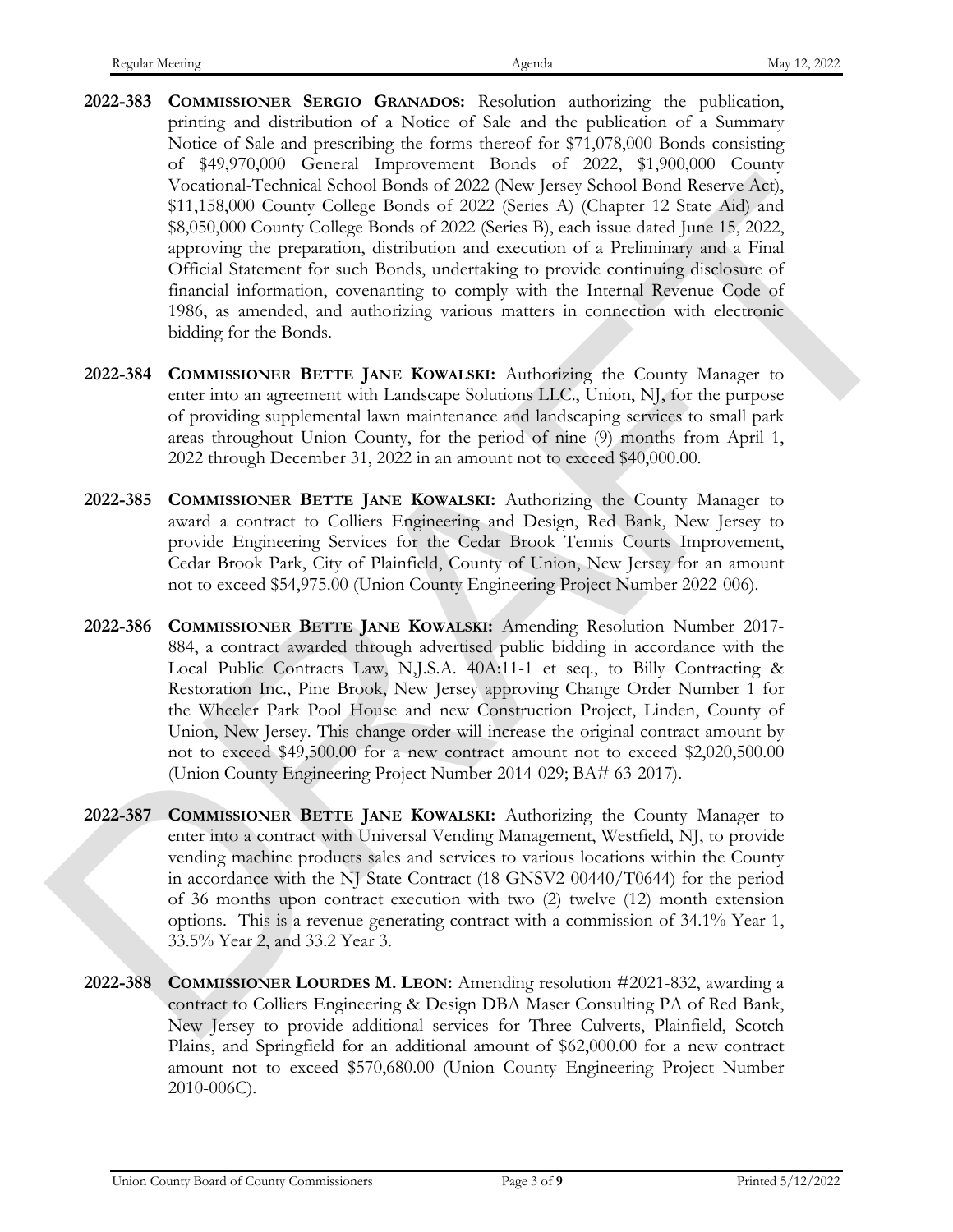- **2022-389 COMMISSIONER LOURDES M. LEON:** Amending Resolution Number 2020-589, a contract awarded through advertised public bidding in accordance with the Local Public Contracts Law, NJ.S.A. 40A:11-1 et seq., to New Jersey Overhead Door, Bayville, New Jersey, approving Change Order Number 1 for Overhead Door and Gate System Services. This change order will increase the original contract amount by \$20,000.00 for a new contract amount not to exceed \$144,700.00 (BA# 32-2018).
- **2022-390 COMMISSIONER LOURDES M. LEON:** Amending Resolution Number 2022-347 to reflect an increase in the original Area Plan Contract Spending Plan in the amount of \$149,222.00 for a new total not to exceed \$5,693,298.00 for the period of January 1, 2022 through December 31, 2022.
- **2022-391 COMMISSIONER ALEXANDER MIRABELLA:** Resolution reaffirming the County of Union's support for the diversion of a quarter-acre of Green Acres Protected Parkland in the Passaic River Park in Berkeley Heights, New Jersey.
- **2022-392 COMMISSIONER ALEXANDER MIRABELLA:** Authorizing the County Manager to enter into a contract with CME Associates, Parlin, New Jersey for the purpose of conducting a Wetlands Delineation of a potential acquisition of property for and through the Open Space, Recreation and Historic Preservation Trust Fund in an amount not to exceed \$5,500.00.
- **2022-393 CHAIR REBECCA LYNNE WILLIAMS:** Authorizing the County Manager to apply for and accept grant funding from the State of New Jersey, Department of Law and Public Safety, Office of the Attorney General, Edward Byrne Memorial Justice Assistance Grant (JAG) Program to support the Multi-Jurisdictional Gang, Gun, and Narcotics Task Forces for the period of July 1, 2019 through June 30, 2020 in the amount of \$167,878.00. Gate System Services. This change cost will increase the original control measure by the \$20,000 Great was counter amount not to occur all \$14,700.00 (AM 32,2015).<br>
2022-390 COMMISSIONER LOUDDES M. LEON: Amendang Resoluti
	- **2022-394 CHAIR REBECCA LYNNE WILLIAMS:** Authorizing the County Manager, through the Union County Prosecutor's Office, to purchase software, equipment, and related training from Cellebrite Inc., Parsippany, New Jersey, for the period of January 1, 2022 through December 31, 2022 in an amount not to exceed \$22,510.99.
	- **2022-395 CHAIR REBECCA LYNNE WILLIAMS:** Amending Resolution Number 2021-909, a contract with Kristen Balsamo-Kleinbach, to increase the contract in an additional amount not to exceed \$13,560.00 for a new total contract amount not to exceed \$25,196.00 during the period of January 1, 2022 through June 30, 2022. All other terms and conditions remain the same.
	- **2022-396 CHAIR REBECCA LYNNE WILLIAMS:** Amending Resolution 2021-992, a contract with ES&S, Omaha, Nebraska, to include onsite services for Early Voting in the Primary and General Elections in the additional amount not to exceed \$175,000.00 for a total contract amount of not to exceed \$221,750.00.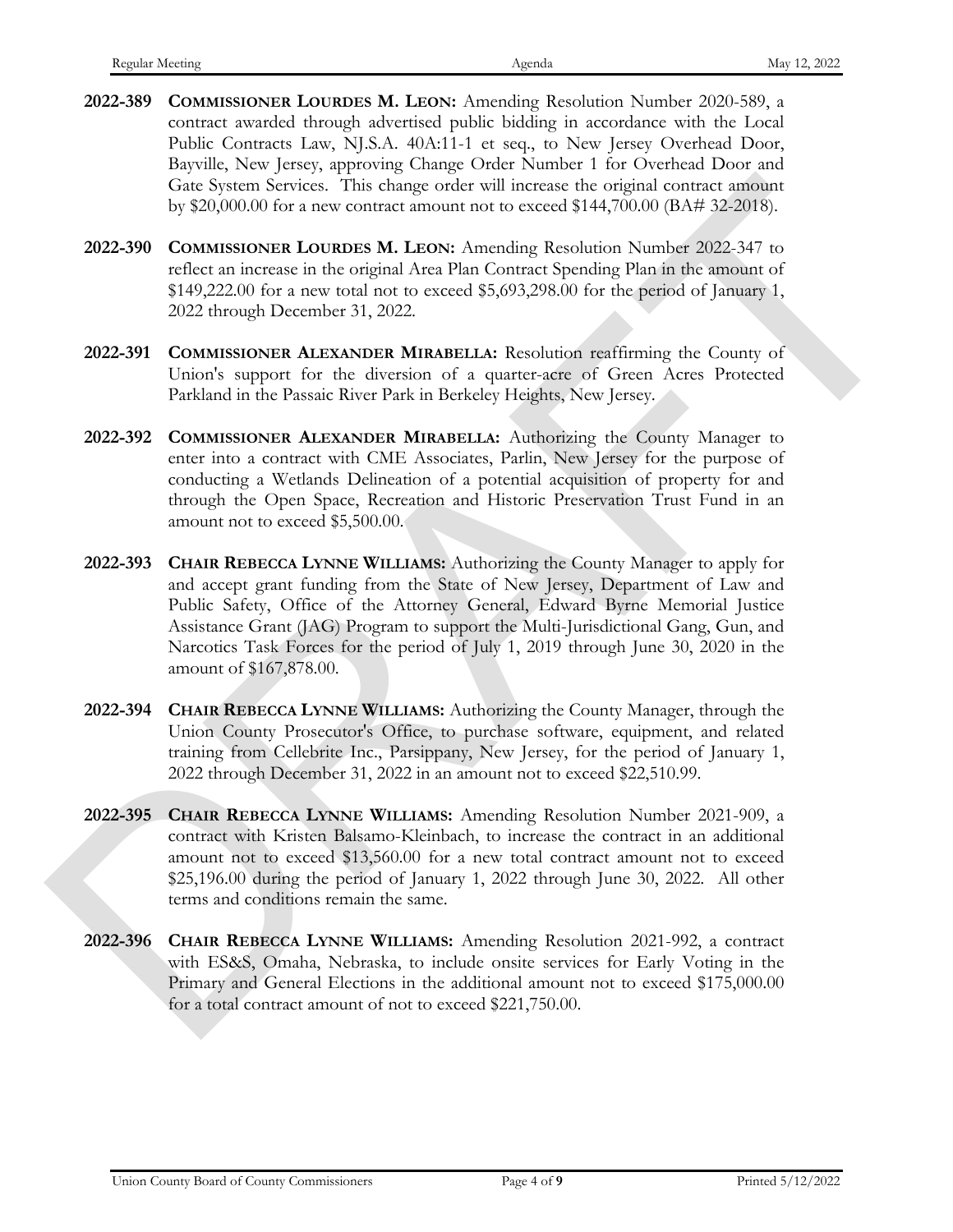- **2022-397 CHAIR REBECCA LYNNE WILLIAMS:** Authorizing the County Manager to enter into a Shared Services Agreement between the County of Union and Union County Vocational Technical Schools to establish shared services to administer the health and prescription benefits to Union County Vocational Technical Schools for an initial term of 24 months, July 1, 2022 through June 30, 2024 at no cost to the County and there will be a shared savings.
- **2022-398 CHAIR REBECCA LYNNE WILLIAMS:** Authorizing the County Manager to sign any and all documents necessary to enter into a Memorandum of Agreement with Superior Correction Officers Local 199A Collective Bargaining Agreement effective January 1, 2022 through December 31, 2026.
- **2022-399 CHAIR REBECCA LYNNE WILLIAMS:** Authorizing the County Manager to sign any and all documents necessary to enter into a Collective Bargaining Agreement with PBA 108--Sheriff Officers effective January 1, 2021 through December 31, 2022.
- **2022-400 CHAIR REBECCA LYNNE WILLIAMS:** Authorizing the County Manager to sign any and all documents necessary to enter into a collective bargaining agreement with Local 68 - Operating Engineers effective January 1, 2022 through December 31, 2025.
- **2022-401 CHAIR REBECCA LYNNE WILLIAMS:** Authorizing the County Manager to sign any and all documents necessary to enter into a Collective Bargaining Agreement with International Association of EMTs and Paramedics Local R2-119 effective October 19, 2018 through December 31, 2023.
- **2022-402 CHAIR REBECCA LYNNE WILLIAMS:** Authorizing the County Manager to approve the City of Plainfield's request to use Program Income from their account to help offset the cost of demolition of two properties destroyed by fire. These funds are associated with the successful administration of the Community Development Block Grant Program by the City, in an amount not to exceed \$88,000.00.
- **2022-403 CHAIR REBECCA LYNNE WILLIAMS:** Authorizing the County Manager to amend Resolution 2021-583 approving the 2021-2022 (Year 47) Consolidated Action Plan to increase CDBG funding to (3) three projects, as follows: The ARC of Union County Project an increase from \$22,000.00 to \$31,569.70; Toddler Learning Center Project from \$40,000.00 to \$49,700.00 and Plainfield Roadway Rehabilitation from \$352,000.00 to \$575,498.15. maind term of 24 months, july 1, 2022 times (1 months and 2 months (1 months and 2 months are cost to the<br>2022-298 CHMR REBECCA LYNNE WILLIAMS Authorizing the Conntry Manager to sign any<br>2022-298 CHMR REBECCA LYNNE WILLIA

# **COMMISSIONER SPONSORED RESOLUTIONS**

- **2022-404 COMMISSIONER ANGELA R. GARRETSON, & THE ENTIRE BOARD:** Resolution offering this Board's deepest sympathies to the family of James Ballentine during their time of sorrow.
- **2022-405 COMMISSIONER LOURDES M. LEON, & THE ENTIRE BOARD:** Resolution recognizing May as Older American's Month throughout the County of Union; and further urging every citizen to take the time this month to advocate for and support the needs of all older adults in Union County.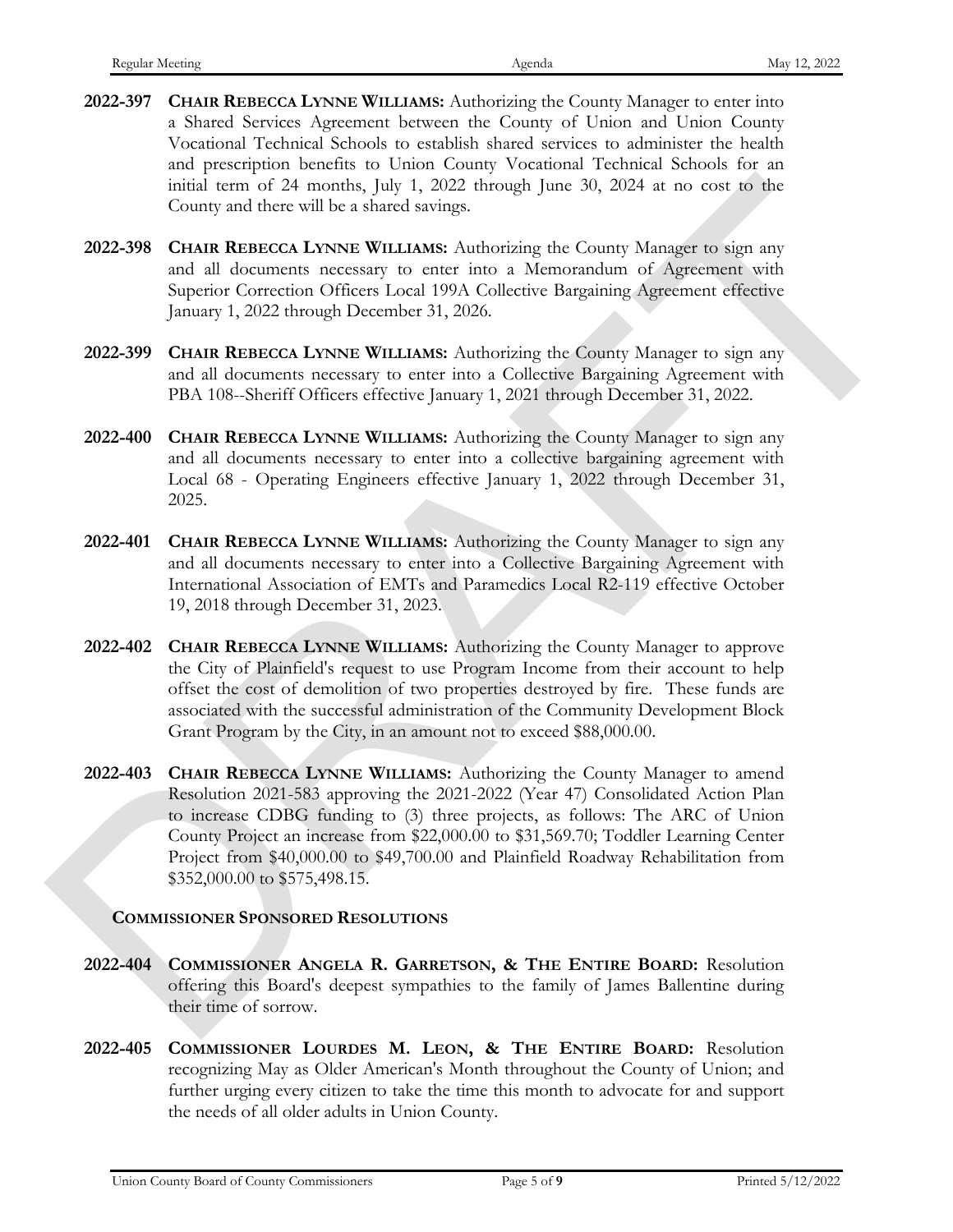- **2022-406 COMMISSIONER LOURDES M. LEON, & THE ENTIRE BOARD:** Resolution offering this Board's sincere condolences to the family of Deborah Gervase-Kirk, during their time of sorrow.
- **2022-407 COMMISSIONER LOURDES M. LEON, & THE ENTIRE BOARD:** Resolution acknowledging and congratulating Larry Burns upon the upcoming celebration of his 100th birthday on July 31, 2022.
- **2022-408 COMMISSIONER KIMBERLY PALMIERI-MOUDED, & THE ENTIRE BOARD:**  Proclaiming the week of May 15 - May 21, 2022 as National Police Week throughout the County of Union.
- **2022-409 COMMISSIONER KIMBERLY PALMIERI-MOUDED, & THE ENTIRE BOARD:**  Resolution recognizing and proclaiming the week of May 6, 2022 through May 12, 2022 as Nurses Appreciation Week to shine a spotlight on the incredible nurses across the County that have devoted their lives to the betterment of the lives of others, especially in the wake of the COVID-19 pandemic
- **2022-410 COMMISSIONER KIMBERLY PALMIERI-MOUDED, & THE ENTIRE BOARD:**  Resolution recognizing and proclaiming the week of May 15,2022 through May 22, 2022 as Emergency Medical Services Week throughout Union County, and further commending all Emergency Services Personnel who serve this County for their dedication to the safety, health, and well-being of all County citizens. 2022 are Consumerosita and the same space of the extract in the solution is the solution of the same space of the same space of the state of the state of the state of the state of the state of the state of the state of th
	- **2022-411 VICE CHAIR CHRISTOPHER HUDAK, COMMISSIONER BETTE JANE KOWALSKI, & THE ENTIRE BOARD:** Resolution commending Thomas Cutro, of Boy Scout Troop 75, upon earning the rank of Eagle Scout at their Court of Honor held on June 5, 2022.
	- **2022-412 VICE CHAIR CHRISTOPHER HUDAK, COMMISSIONER BETTE JANE KOWALSKI, & THE ENTIRE BOARD:** Resolution commending Max Kapetanakis, of Boy Scout Troop 75, upon earning the rank of Eagle Scout at their Court of Honor held on June 5, 2022.
	- **2022-413 VICE CHAIR CHRISTOPHER HUDAK, COMMISSIONER BETTE JANE KOWALSKI, & THE ENTIRE BOARD:** Resolution commending Joshua Schwartz, of Boy Scout Troop 75, upon earning the rank of Eagle Scout at their Court of Honor held on June 5, 2022.
	- **2022-414 VICE CHAIR CHRISTOPHER HUDAK, COMMISSIONER BETTE JANE KOWALSKI, & THE ENTIRE BOARD:** Resolution commending Jack Gard, of Boy Scout Troop 75, upon earning the rank of Eagle Scout at their Court of Honor held on June 5, 2022.
	- **2022-415 VICE CHAIR CHRISTOPHER HUDAK, COMMISSIONER BETTE JANE KOWALSKI, &** THE ENTIRE BOARD: Resolution commending Logan Gard, of Boy Scout Troop 75, upon earning the rank of Eagle Scout at their Court of Honor held on June 5, 2022.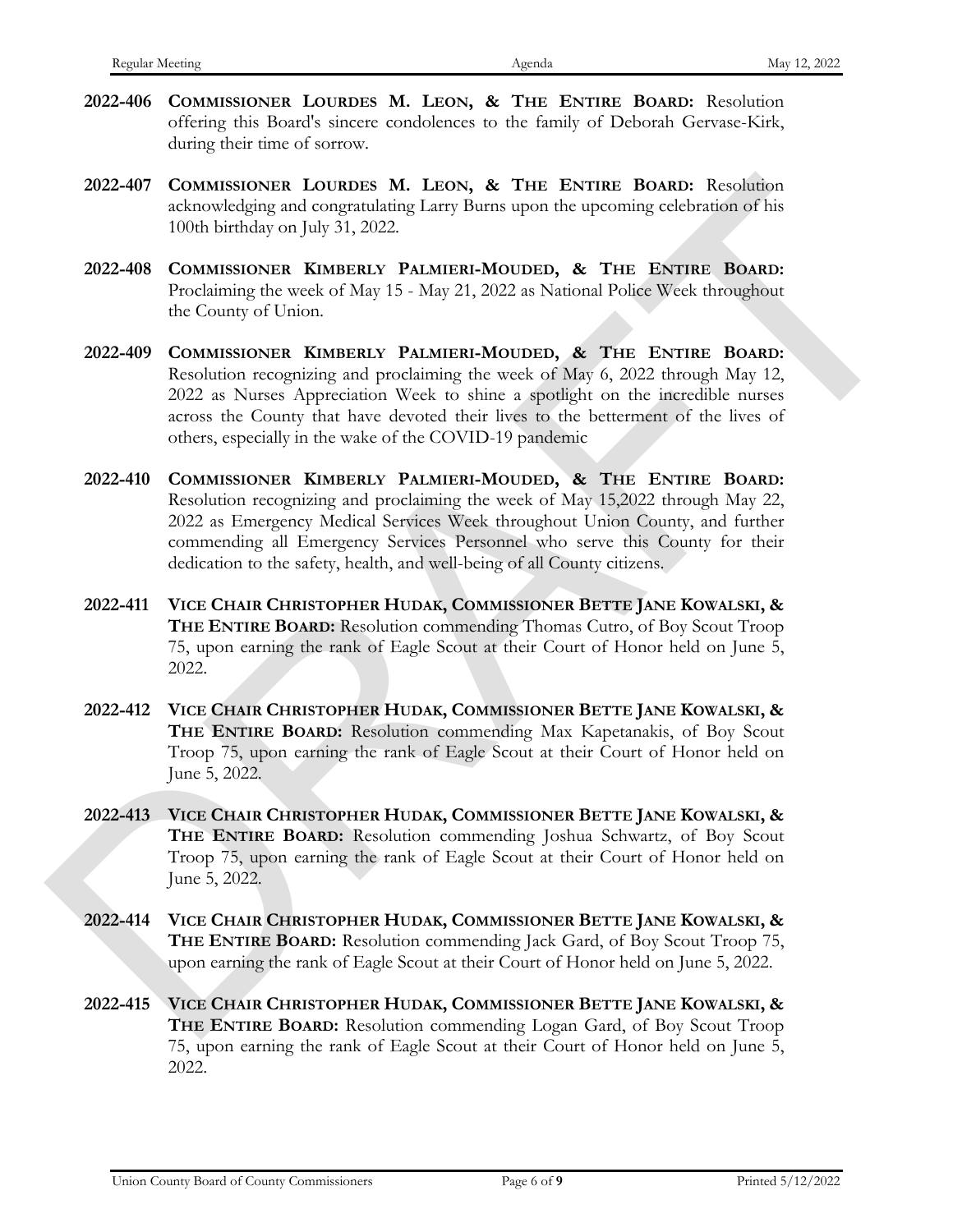- **2022-416 VICE CHAIR CHRISTOPHER HUDAK, COMMISSIONER BETTE JANE KOWALSKI, & THE ENTIRE BOARD:** Resolution commending Harrison Brown, of Boy Scout Troop 75, upon earning the rank of Eagle Scout at their Court of Honor held on June 5, 2022.
- **2022-417 CHAIR REBECCA LYNNE WILLIAMS, & THE ENTIRE BOARD:** Resolution recognizing the month of May as Asian American and Pacific Islander Heritage Month (AAPI) awareness month throughout the County of Union; and further recognizing the generations of Asian American and Pacific Islanders who have enriched America's history and are instrumental in its future success; and further denouncing the recent trend of bigotry, intolerance and prejudice against the Asian American and Pacific Island community. 2022-417 CHAIR REntrick LINNYR WILLIAMS, & THE ENTRE BOMD: Resolution (Mapp as bostn Amelican radio Paris) and Paris (Federal resolution of Mapp as Sian Amelican radio Paris (Federal resolution) (AAP) averages month throu
	- **2022-418 CHAIR REBECCA LYNNE WILLIAMS, & THE ENTIRE BOARD:** Resolution recognizing and congratulating the 200 Club of Union County Valor Award recipients for their distinguished heroic acts above and beyond the call of duty at their Annual Valor Awards ceremony held on May 13, 2022.
	- **2022-419 CHAIR REBECCA LYNNE WILLIAMS, COMMISSIONER ANGELA R. GARRETSON, COMMISSIONER BETTE JANE KOWALSKI, COMMISSIONER LOURDES M. LEON, COMMISSIONER KIMBERLY PALMIERI-MOUDED, & THE ENTIRE BOARD:**  Resolution opposing the potential overturn of Roe v. Wade.
	- **2022-420 CHAIR REBECCA LYNNE WILLIAMS, & THE ENTIRE BOARD:** Resolution offering this Board's deepest sympathies to Governor Jim McGreevey, and the McGreevey family, on the passing of his father, Jack McGreevey.
	- **2022-421 CHAIR REBECCA LYNNE WILLIAMS, & THE ENTIRE BOARD:** Resolution offering this Board's deepest sympathies to the family of former Union County Freeholder Anthony Amalfe, during their time of sorrow.

#### **COMMISSIONER REPORTS AND COMMENTS**

#### **EXECUTIVE SESSION**

To the extent known, the following item will be discussed in Executive Session:

1) Attorney Client privileged communications and discussions relative to potential litigation regarding the Ash Brook Golf Course.

#### **ADJOURNMENT**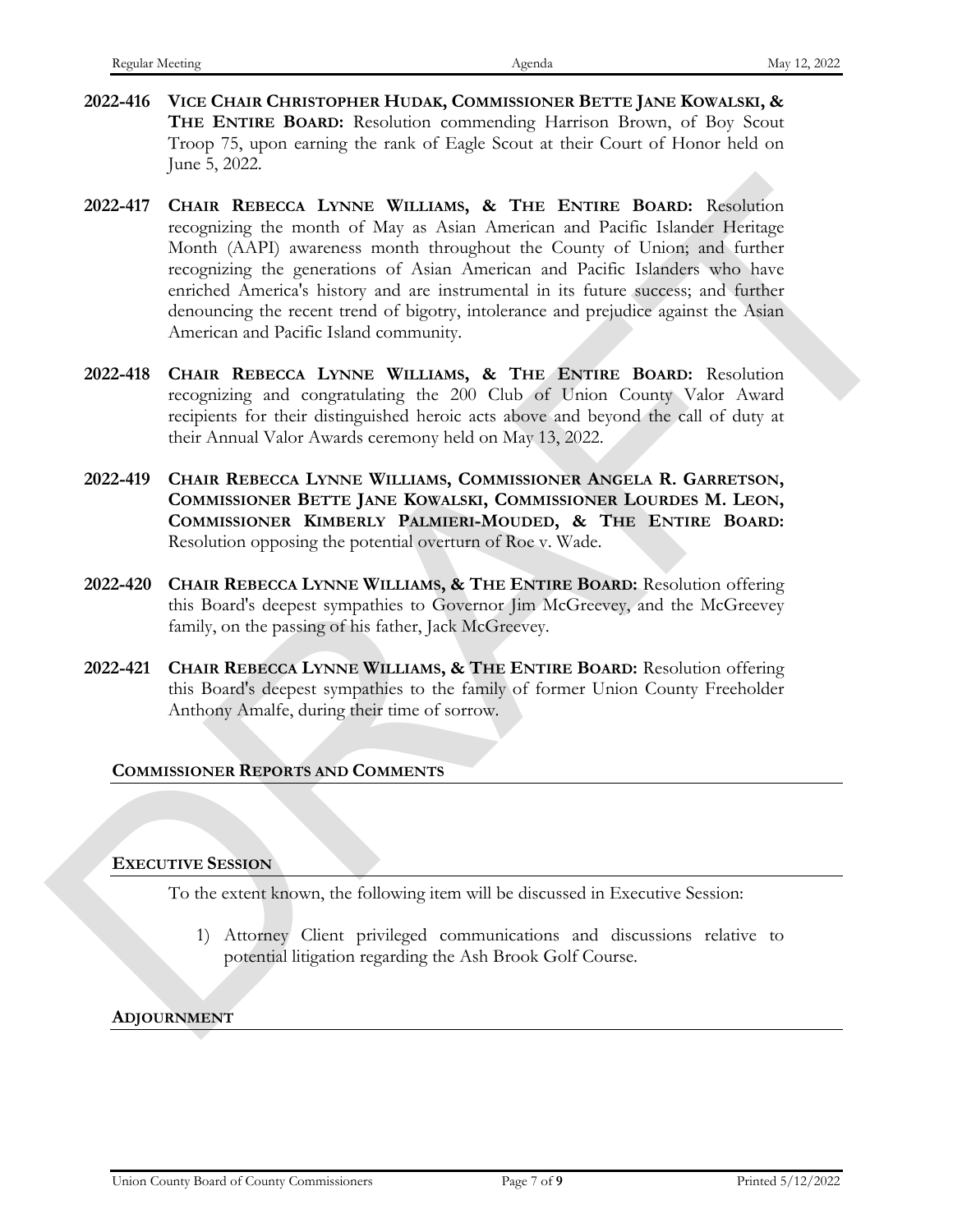# **UNION COUNTY BOARD OF COUNTY COMMISSIONERS 2022 MEETING SCHEDULE**

**REORGANIZATION MEETING - THURSDAY, JANUARY 6, 2022 at 6:30 pm Administration Building, 6th Floor Commissioner Meeting Room**

January 20, 2022 January 20, 2022 February 3, 2022 February 3, 2022 February 17, 2022 February 17, 2022 March 3, 2022 March 3, 2022 March 24, 2022 March 24, 2022 April 7, 2022 April 7, 2022 April 28, 2022\* April 28, 2022\* May 12, 2022 May 12, 2022 May 26, 2022 May 26, 2022 June 9, 2022 June 9, 2022 June 23, 2022 June 23, 2022 July 14, 2022 July 14, 2022 August 11, 2022 August 11, 2022 September 15, 2022 September 15, 2022 October 6, 2022 October 6, 2022 October 20, 2022 October 20, 2022 **REORGANIZATION MEETING** - TIILTREDAY, JANUARY 6, 2022 at 6:30 pm<br>
Activity and Commissioner Meeting (P Floor<br>
Commissioner Meeting Room<br>  $20, 2022$ <br>
February 3,01, 2022<br>
February 1, 2022<br>
Herbarry 3, 2022<br>
March 3, 2022<br>

December 1, 2022 December 1, 2022 December 15, 2022 December 15, 2022

**AGENDA SETTING SESSION REGULAR MEETINGS**

November 10, 2022 November 10, 2022

\* April 21, 2022 Agenda Setting Session and Regular Meeting have been rescheduled for April 28, 2022.

Please note that the County of Union's County Commissioners' meetings are to be regularly held on Thursday evenings and are scheduled to be held on the same evening, with the Agenda Setting Session to commence at 6:00pm and the Regular Meeting to commence as soon as possible after the Agenda Setting Session, unless otherwise noted.